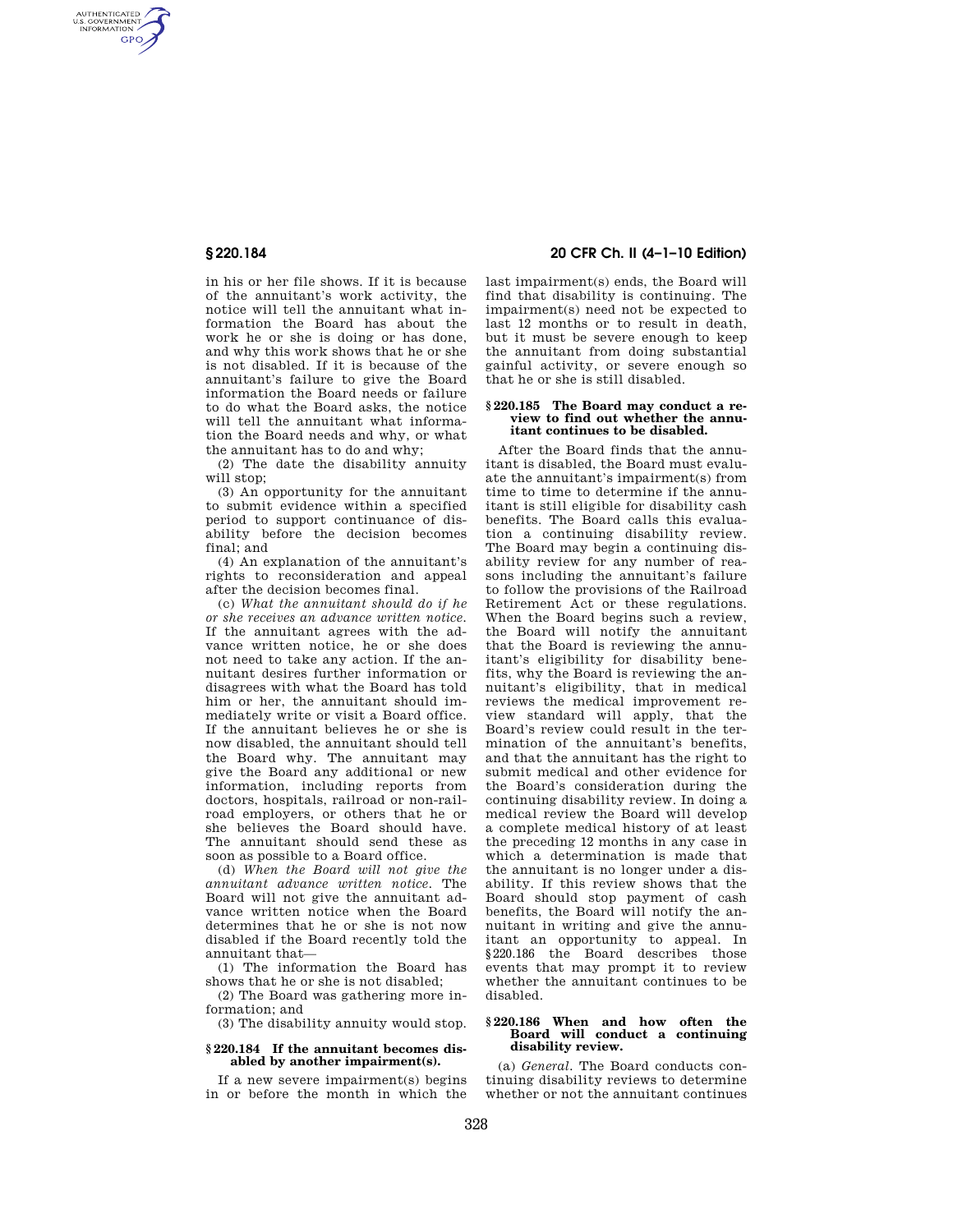## **Railroad Retirement Board § 220.186**

to meet the disability requirements of the law. Payment of cash benefits or a period of disability ends if the medical or other evidence shows that the annuitant is not disabled under the standards set out in section 2 of the Railroad Retirement Act or section 223(f) of the Social Security Act.

(b) *When the Board will conduct a continuing disability review.* A continuing disability review will be started if—

(1) The annuitant has been scheduled for a medical improvement expected diary review;

(2) The annuitant has been scheduled for a periodic review in accordance with the provisions of paragraph (d) of this section;

(3) The Board needs a current medical or other report to see if the annuitant's disability continues. (This could happen when, for example, an advance in medical technology, such as improved treatment for Alzheimer's disease or a change in vocational therapy or technology raises a disability issue.);

(4) The annuitant returns to work and successfully completes a period of trial work;

(5) Substantial earnings are reported to the annuitant's wage record;

(6) The annuitant tells the Board that he or she has recovered from his or her disability or that he or she has returned to work;

(7) A State Vocational Rehabilitation Agency tells the Board that—

(i) The services have been completed; or

(ii) The annuitant is now working; or  $(iii)$  The annuitant is able to work:

(8) Someone in a position to know of the annuitant's physical or mental condition tells the Board that the annuitant is not disabled, that the annuitant in not following prescribed treatment, that the annuitant has returned to work, or that the annuitant is failing to follow the provisions of the Social Security Act, the Railroad Retirement Act, or these regulations, and it appears that the report could be substantially correct; or

(9) Evidence the Board receives raises a question as to whether the annuitant's disability continues.

(c) *Definitions.* As used in this section—

*Medical improvement expected diary*  refers to a case which is scheduled for review at a later date because the individual's impairment(s) is expected to improve. Generally, the diary period is set for not less than 6 months or for not more than 18 months. Examples of cases likely to be scheduled for a medical improvement excepted diary are fractures and cases in which corrective surgery is planned and recovery can be anticipated. The term ''medical improvement expected diary'' also includes a case which is scheduled for a review at a later date because the individual is undergoing vocational therapy, training or an educational program which may improve his or her ability to work so that the disability requirement of the law is no longer met. Generally, the diary period will be the length of the training, therapy, or program of education.

*Permanent impairment medical improvement not expected—refers* to a case in which any medical improvement in the person's impairment(s) is not expected. This means an extremely severe condition determined on the basis of our experience in administering the disability program to be at least static, but more likely to be progressively disabling either by itself or by reason of impairment complications, and unlikely to improve so as to permit the individual to engage in substantial gainful activity. The interaction of the individual's age, impairment consequences and lack of recent attachment to the labor market may also be considered in determining whether an impairment is permanent. Improvement which is considered temporary under §220.178(c)(3), will not be considered in deciding if an impairment is permanent. Examples of permanent impairments are as follows and are not intended to be all inclusive:

(1) Parkinsonian syndrome with significant rigidity, brady kinesia, or tremor in two extremities, which, singly or in combination, result in sustained disturbance of gross and dexterous movements, or gait and station.

(2) Amyotrophic lateral sclerosis, based on documentation of a clinically appropriate medical history, neurological findings consistent with the diagnosis of ALS, and the results of any